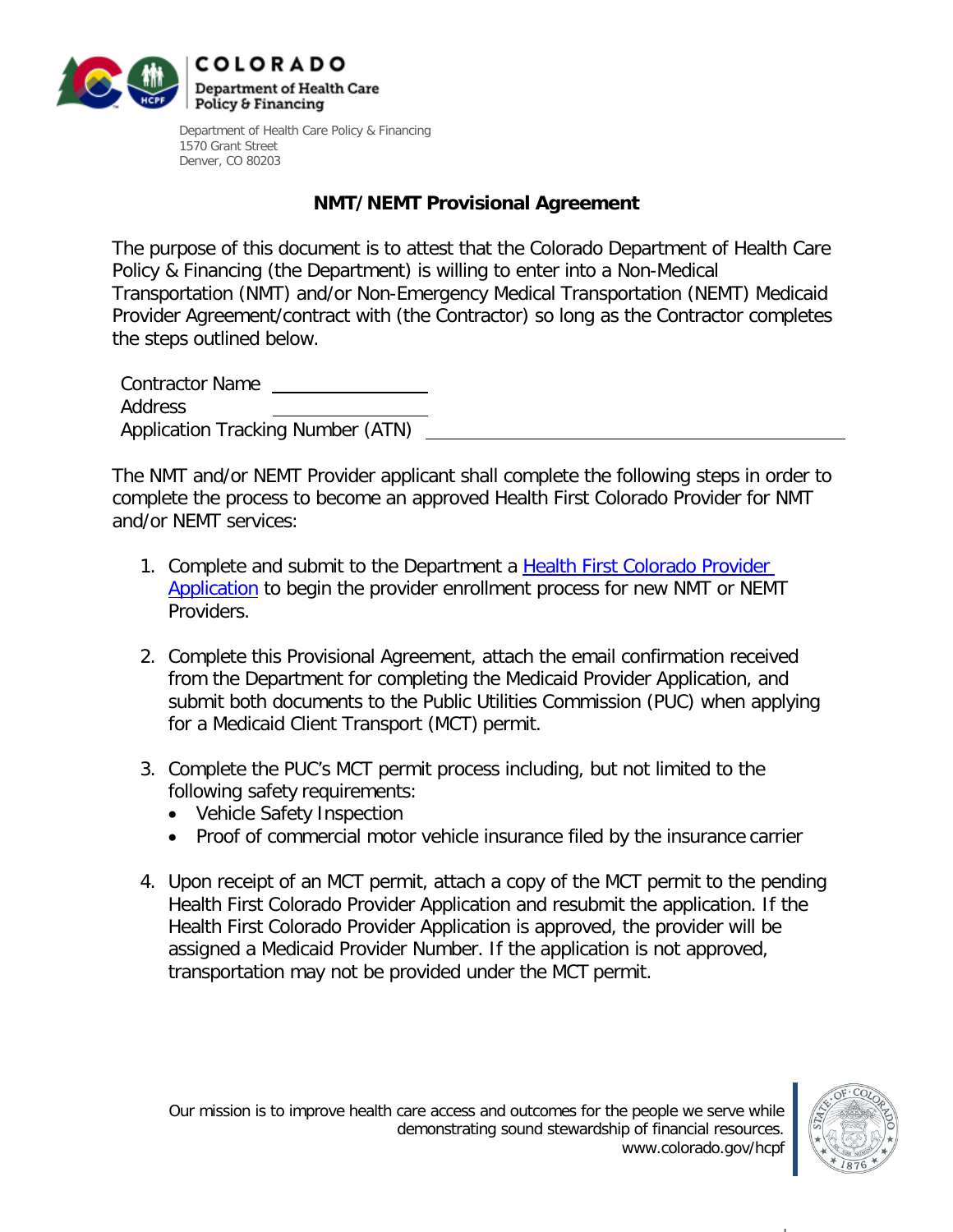## **Page 2**

Before providing NMT and NEMT services and billing for those services, the NMT and/or NEMT Provider must complete this process and ensure that every driver providing NMT and NEMT services is qualified, which includes but is not limited to:

• Every driver must be qualified to drive based on the results of a criminal history record check prior to providing NMT and NEMT services. A driver not currently qualified shall submit fingerprints to the PUC. The CBI and FBI will provide the PUC with results of the criminal history record check and the PUC will make the driver qualification determination.

The Department does not guarantee the MCT permit holder will receive NMT or NEMT trips but may be added to the pool of eligible providers upon receipt of a PUC-issued MCT permit and completion and approval of the Health First Colorado Provider Application.

I attest that I will complete the entire NMT and/or NEMT Provider application process, including being approved as an NMT and/or NEMT Provider before I begin providing NMT and/or NEMT services to Medicaid clients. If I fail to complete any of the above steps and/or do not get approved as an NMT and/or NEMT Provider, I attest that I will not provide NMT and/or NEMT services or any other transportation services under the MCT permit.

| <b>Printed Name Applicant</b> | Signature | Date |
|-------------------------------|-----------|------|
|                               |           |      |